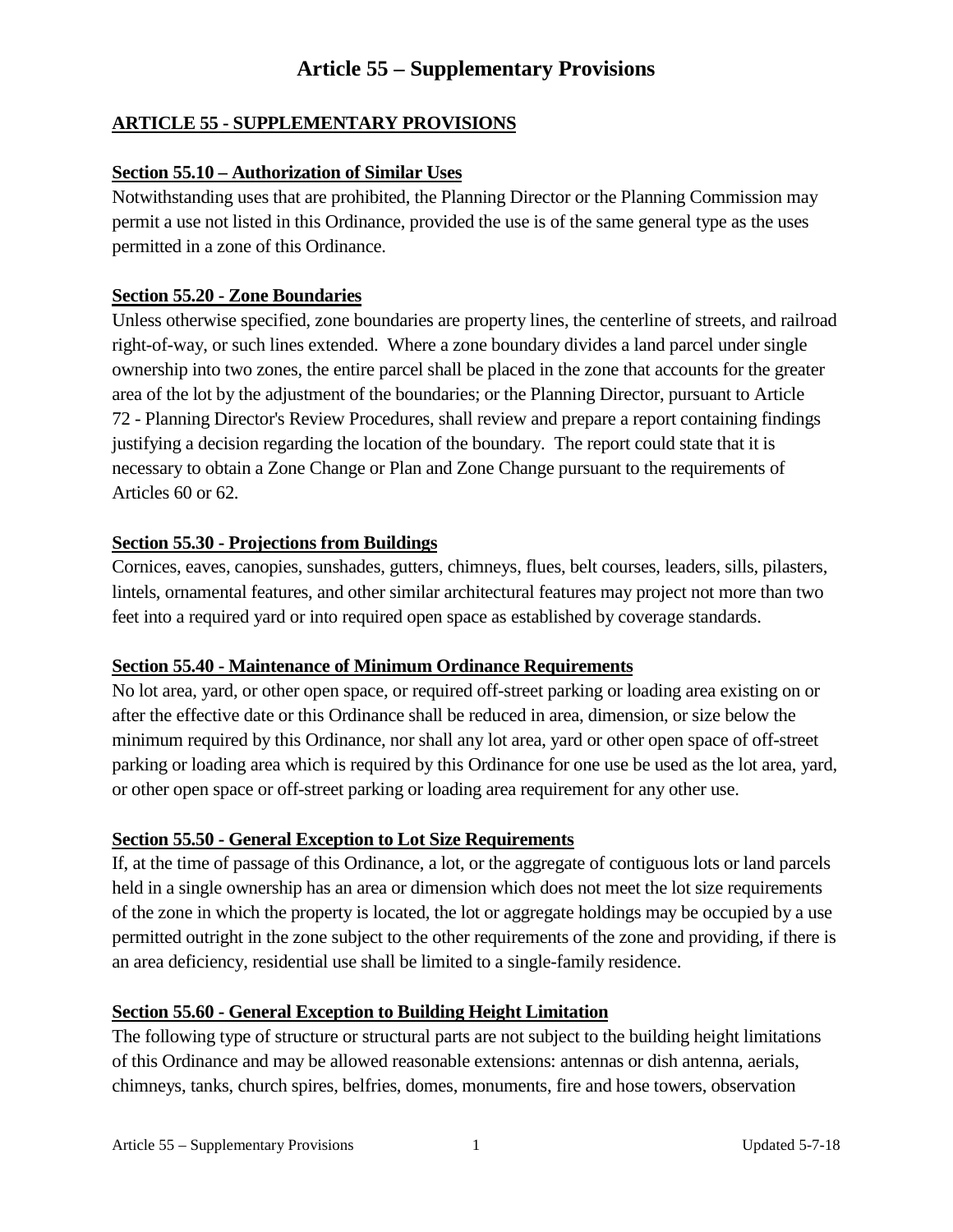towers, masts, cooling towers, elevator shafts, smoke-stacks, flagpoles, and other similar projections. Structures or structural parts listed within the Airport Height Combining Zone, including structures necessary to operate the airport, are excluded from the provisions of this section.

### **Section 55.70 – Procedures for Review of Transportation Uses**

- A. **Permitted uses**. The following uses are permitted outright in all zones outside of the County's National Scenic Area and do not require land use review and approval subject to the requirements of Articles 60 and 64 of the County Zoning Ordinance.<sup>[1](#page-1-0)</sup>
	- 1. Normal operation, maintenance, repair, and preservation activities of existing transportation facilities identified in the Hood River County Transportation System Plan.
	- 2. Dedication of right-of-way, authorization of construction and the construction of transportation facilities and improvements, where improvements are consistent with clear and objective dimensional standards, and the County Transportation System Plan.<sup>[2](#page-1-1)</sup>
	- 3. Uses permitted outright under ORS 215.283(1)(k) through (n), consistent with the provisions of OAR 660-012-0065.
	- 4. Changes in the frequency of transit, rail or airport services.
	- 5. Road construction and maintenance of roads for forest practices regulated by the State of Oregon's Forest Practices Act.
	- 6. Installation of culverts, pathways, medians, fencing, guardrails, lighting, and similar types of improvements within the existing right-of-way.
	- 7. Projects specifically identified in the County Transportation System Plan as not requiring further land use regulation.
	- 8. Landscaping as part of a transportation facility.
	- 9. Emergency measures necessary for the safety and protection of property.
	- 10. Acquisition of right-of-way for public roads, highways, and other transportation

<span id="page-1-0"></span> $\frac{1}{1}$ <sup>1</sup> The County's National Scenic Area Zoning Ordinance (Article 75) should be consulted to determine if a proposed use requires land use review through that ordinance.

<span id="page-1-1"></span><sup>2</sup> Dedication of right-of-way to the public or to the County requires formal acceptance of the dedication by the County.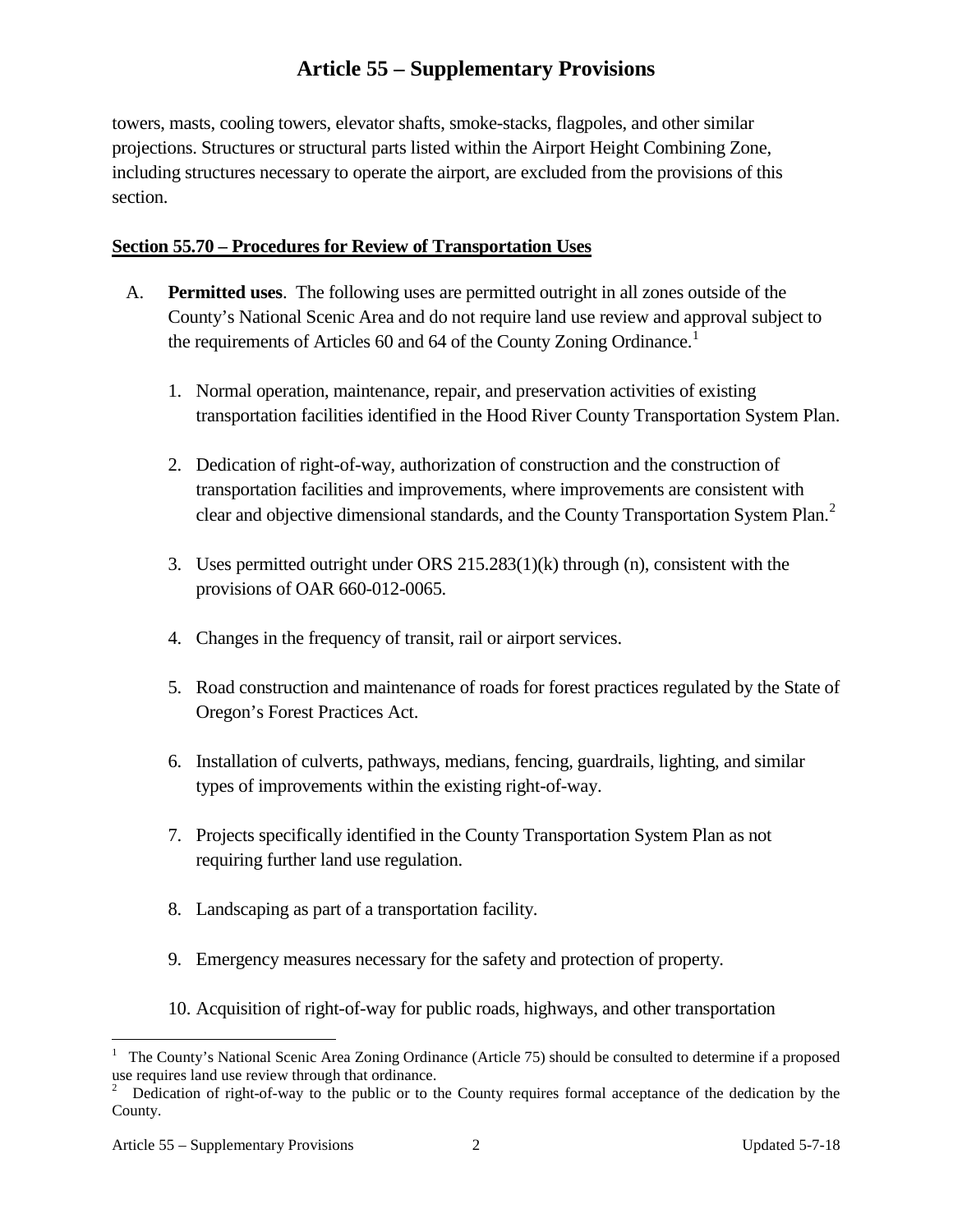improvements designated in the County Transportation System Plan except for those that are located in exclusive farm use or forest zones.

- 11. Construction of a street or road as part of an approved subdivision, land partition, or planned development, consistent with the applicable Zoning Ordinance.
- B. **Conditional Uses**. The following uses involve land use decision-making and are permitted conditionally based on review by the Planning Director pursuant to procedures and requirements specified in Articles 60 and 72.
	- 1. Construction, reconstruction, or widening of highways, roads, bridges or other transportation projects that are not: i.) improvements designated in the County Transportation System Plan; or, ii.) designed and constructed as part of an approved subdivision, major partition, or planned development, shall comply with the County Transportation System Plan and applicable standards, and shall address the following criteria (a-d) below. For State projects that require an Environmental Impact Statement (EIS) or EA (Environmental Assessment), the draft EIS or EA shall be reviewed and used as the basis for findings to comply with the following criteria:
		- a. The project is designed to be compatible with existing land use and social patterns, including noise generation, safety, and zoning.
		- b. The project is designed to minimize avoidable environmental impacts to identified wetlands, wildlife habitat, air and water quality, cultural resources, and scenic qualities.
		- c. The project preserves or improves the safety and function of the facility through access management, traffic calming, or other design features.
		- d. The project includes provision for bicycle and pedestrian circulation as consistent with the comprehensive plan and other requirements of the County's Transportation System Plan.
	- 2. Construction of rest areas, weigh stations, temporary storage, and processing sites.
- C. **Projects subject to Legislative Amendment**. If a proposed transportation facility, service or improvement is determined to have a significant impact on land use or concern the amendment to policies in the acknowledged Comprehensive Plan or land use regulation(s), approval and review of the proposed facility, service or improvement will be subject to the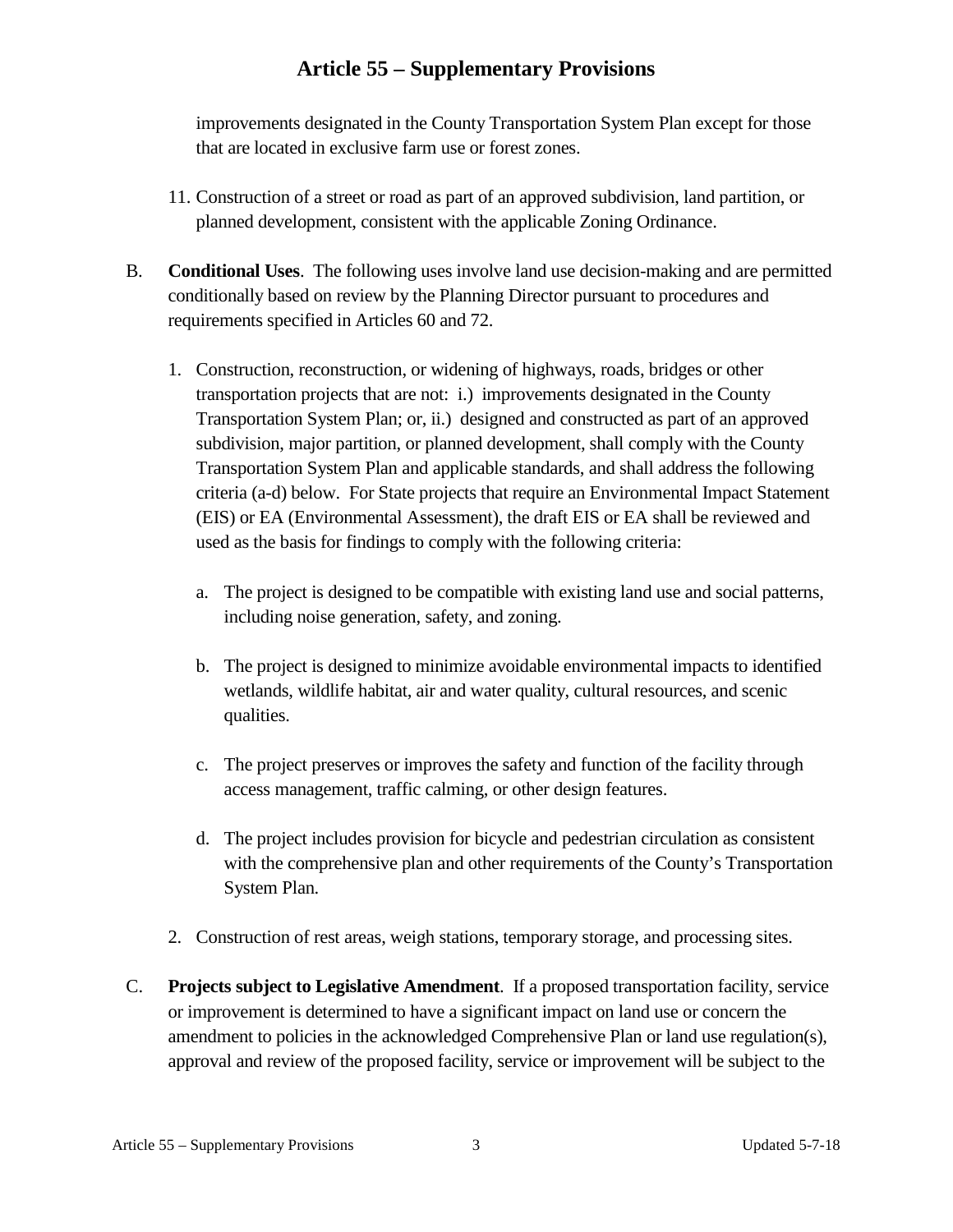criteria identified in Article 55.60(B) above, and procedures and requirements of Articles 60 and/or 62.

## **Section 55.80 – Conditional Use Permits**

Once a conditional use permit has been granted, accessory buildings or uses to the conditional use may be permitted provided original conditions and property development standards are met.

## **Section 55.90 – Accessory Buildings**

- A. Accessory buildings may only be approved subsequent to or at the same time as the principal use.
- B. An accessory building connected to a dwelling by a breezeway shall be treated as a detached building.
- C. All rooms comprising a dwelling unit shall have access through an interior doorway to other parts of the dwelling unit. An addition that shares a common wall, roof, or other connection with the dwelling, but does not have an interior passageway shall be treated as a detached building.
- D. No manufactured dwelling or mobile home may be placed or retained on a lot or parcel for use as an accessory building.

## **Section 55.100 – Supplemental Setback Requirements**

- A. Except as otherwise allowed, all accessory buildings and structures, including those exempt from a land use permit pursuant to Article 64 (Land Use Permits) of this Ordinance, shall comply with the minimum setbacks of the zone in which they are located.
- B. For buildings accessory to a dwelling that are less that 200 square feet in size and 10 feet in heights, the rear yard setback requirement shall be reduced to match the appropriate side yard setback of the zone in which the property is located.
- C. The setback from a private street, road or alley that serves or has the potential to serve four or fewer parcels shall be ten (10) feet or more from the edge of the nearest street/road right-of-way, except for garages that directly face the street, road or alley, which shall be setback at least twenty (20) feet from the nearest right-of-way line.